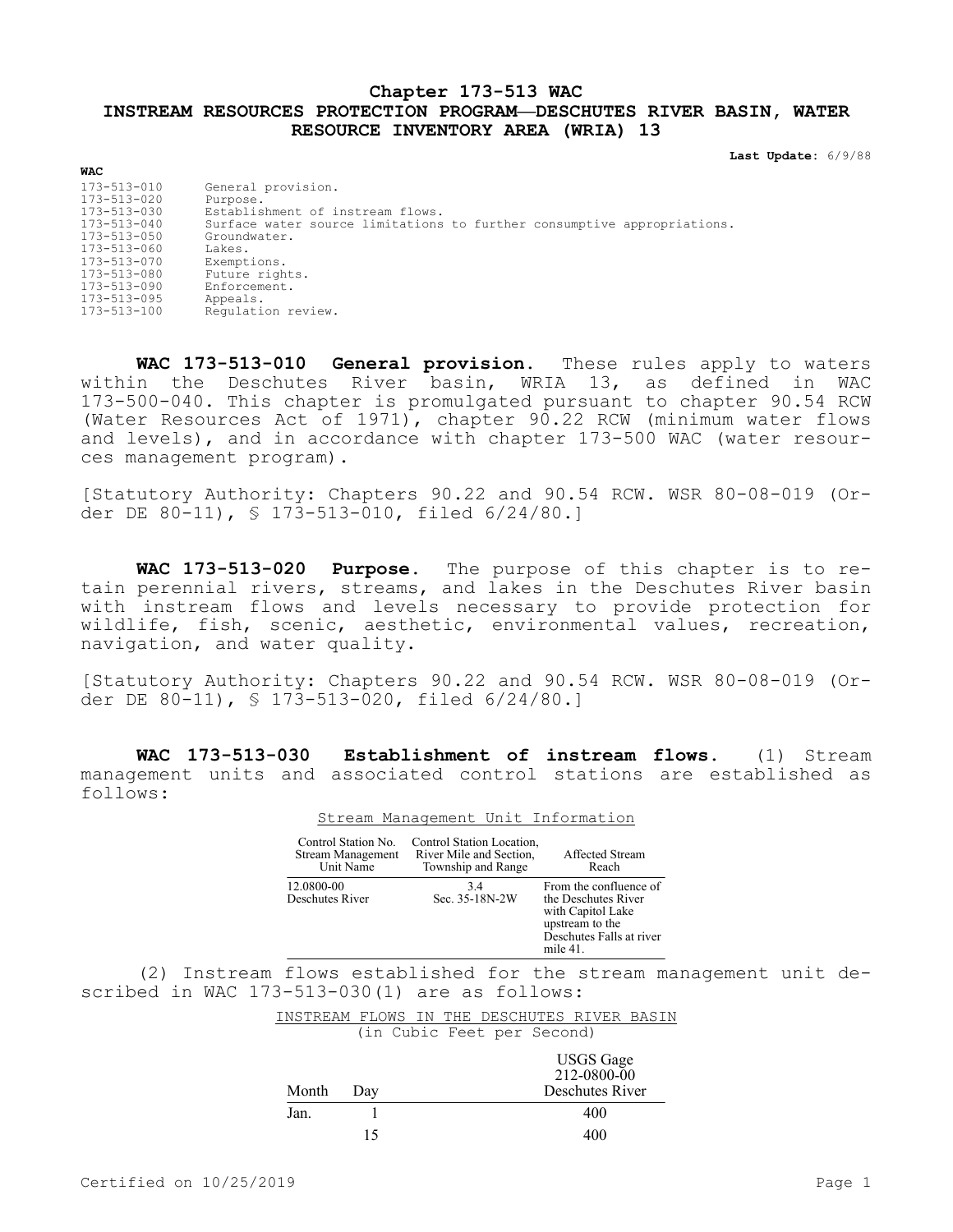|       |              | <b>USGS</b> Gage |
|-------|--------------|------------------|
|       |              | 212-0800-00      |
| Month | Day          | Deschutes River  |
| Feb.  | $\mathbf{1}$ | 400              |
|       | 15           | 400              |
| Mar.  | $\mathbf{1}$ | 400              |
|       | 15           | 400              |
| Apr.  | 1            | 350              |
|       | 15           | (Closed)         |
| May   | 1            | (Closed)         |
|       | 15           | (Closed)         |
| June  | 1            | (Closed)         |
|       | 15           | (Closed)         |
| July  | 1            | (Closed)         |
|       | 15           | (Closed)         |
| Aug.  | 1            | (Closed)         |
|       | 15           | (Closed)         |
| Sept. | $\mathbf{1}$ | (Closed)         |
|       | 15           | (Closed)         |
| Oct.  | $\mathbf{1}$ | (Closed)         |
|       | 15           | (Closed)         |
| Nov.  | $\mathbf{1}$ | 150              |
|       | 15           | 200              |
| Dec.  | $\mathbf{1}$ | 300              |
|       | 15           | 400              |

(3) Instream flow hydrograph, as represented in the document entitled "Deschutes River basin instream resource protection program," shall be used for identification of instream flows on those days not specifically identified in WAC 173-513-030(2).

[Statutory Authority: Chapters 90.22 and 90.54 RCW. WSR 80-08-019 (Order DE 80-11), § 173-513-030, filed 6/24/80.]

**WAC 173-513-040 Surface water source limitations to further con**sumptive appropriations. (1) The department of ecology, having determined that further consumptive appropriations would harmfully impact instream values, closes the following streams and lakes to further consumptive appropriation for the periods indicated.

|                                                                                                                                      | New Surface Water Closures  |                     |
|--------------------------------------------------------------------------------------------------------------------------------------|-----------------------------|---------------------|
| Stream or Lake<br>Section, Township and<br>Range of Mouth or Outlet                                                                  | Tributary to                | Period of Closure   |
| Deschutes River below<br>Deschutes Falls (river<br>mile 41)NW1/4SW1/4<br>Sec. 26, T. 18N.,R. 2W.                                     | Puget Sound<br>(Budd Inlet) | Apr. $15$ to Nov. 1 |
| Deschutes River above<br>Deschutes Falls (river<br>mile 41) and all tributaries<br>of Deschutes River<br>E1/2NE1/4 Sec. 10, T. 15N., |                             |                     |
| R. 3E. (Deschutes Falls)                                                                                                             |                             | All vear            |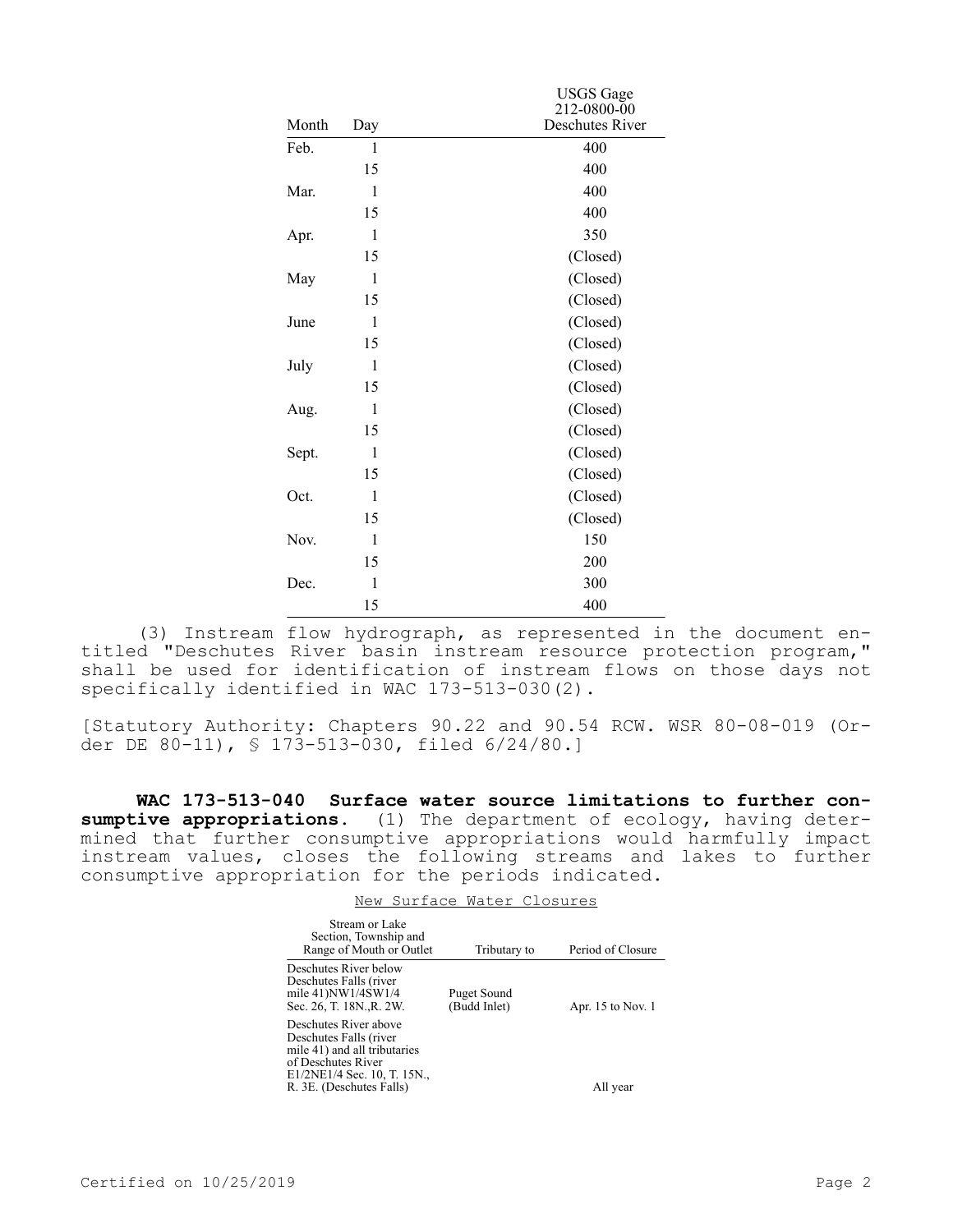| Stream or Lake<br>Section, Township and<br>Range of Mouth or Outlet             | Tributary to                     | Period of Closure |
|---------------------------------------------------------------------------------|----------------------------------|-------------------|
| McLane Creek and<br>all tributaries<br>SW1/4NW1/4 Sec. 33,<br>T. 18N., R. 2W.   | Puget Sound<br>(Eld Inlet)       | All year          |
| Woodland Creek and<br>all tributaries<br>SW1/4NW1/4 Sec. 19,<br>T. 19N., R. 1W. | Puget Sound<br>(Henderson Inlet) | All year          |
| Long Lake<br>SE1/4NE1/4 Sec. 22,<br>T. 18N., R. 1W.                             | Woodland Creek                   | All year          |
| Patterson Lake<br>SE1/4SW1/4 Sec. 35,<br>T. 18N., R. 1W.                        | Woodland Creek                   | All year          |
| Hicks Lake<br>NE1/4SW1/4 Sec. 27,<br>T. 18N., R. 1W.                            | Woodland Creek                   | All year          |

(2) The following stream and lake low flows and closures are adopted confirming surface water source limitations previously established administratively under the authority of chapter 90.03 RCW and RCW 75.20.050.

|  | Existing Low Flow Limitations and Closures |  |
|--|--------------------------------------------|--|
|  |                                            |  |

| Stream<br>Section, Township<br>and Range of Mouth               | Tributary to               | Action                          |
|-----------------------------------------------------------------|----------------------------|---------------------------------|
| Percival Creek<br>SW1/4NE1/4 Sec. 22,<br>T. 18N., R. 2W.        | Capital Lake               | Closure                         |
| <b>Unnamed Stream</b><br>NW1/4NW1/4 Sec. 33,<br>T. 19N., R. 2W. | Puget Sound<br>(Eld Inlet) | Low Flow<br>$(1.5 \text{ cfs})$ |
| <b>Unnamed Stream</b><br>NW1/4NW1/4 Sec. 25,<br>T. 19N., R. 2W. | Gull Harbor                | Low Flow<br>$(1.0 \text{ cfs})$ |
| Woodward Creek<br>SW1/4NW1/4 Sec. 19,<br>T. 19N., R. 1W.        | Woodward Bay               | Closure                         |

[Statutory Authority: Chapters 90.22 and 90.54 RCW. WSR 80-08-019 (Order DE 80-11), § 173-513-040, filed 6/24/80.]

**WAC 173-513-050 Groundwater.** Future groundwater withdrawal proposals will not be affected by this chapter unless it is verified that such withdrawal would clearly have an adverse impact upon the surface water system contrary to the intent and objectives of this chapter.

[Statutory Authority: Chapters 90.22 and 90.54 RCW. WSR 80-08-019 (Order DE 80-11), § 173-513-050, filed 6/24/80.]

**WAC 173-513-060 Lakes.** In future permitting actions relating to withdrawal of lake waters, lakes and ponds shall be retained substantially in their natural condition. Withdrawals of water which would conflict therewith shall be authorized only in those situations where it is clear that overriding considerations of the public interest will be served.

[Statutory Authority: Chapters 90.22 and 90.54 RCW. WSR 80-08-019 (Order DE 80-11), § 173-513-060, filed 6/24/80.]